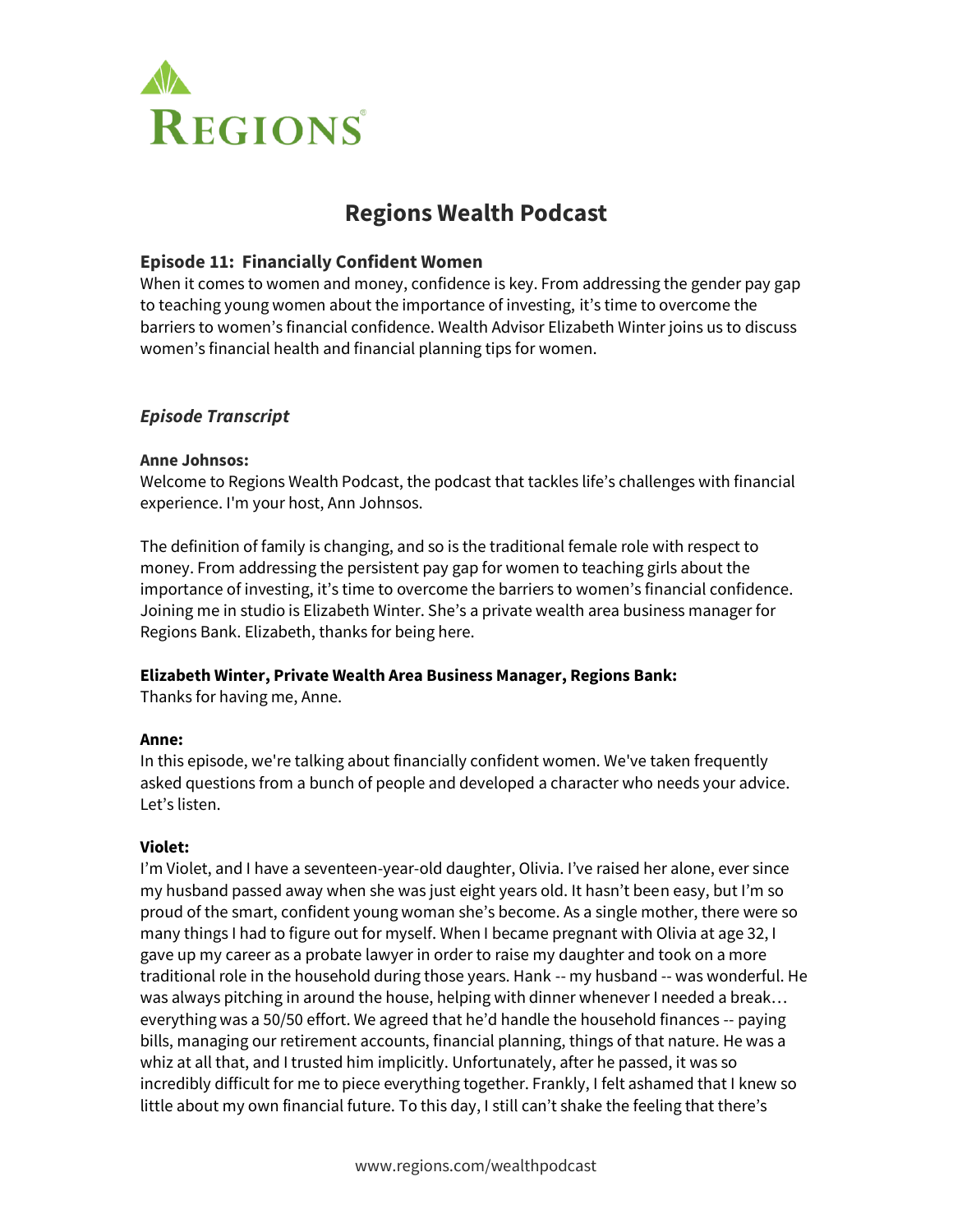

something I may have overlooked -- an investment account, a safe deposit box, an insurance policy -- something. For years, I didn't mention my situation to anyone. I was too embarrassed.

#### **Anne:**

So it's clear that Violet is a smart, successful woman, but she felt her husband was better suited to manage their finances. In 2015, Regions conducted a Women and Wealth study that showed women were less confident than men about investing, managing debt, saving for retirement, and budgeting. Elizabeth, what do you think drives this lack of confidence?

#### **Elizabeth:**

I think that it's caused primarily because the men traditionally have been the ones doing it. They've given over that responsibility often times. I think one other factor in that Women and Wealth study that Regions did back in 2015, they discovered that women tend to need to feel more of an expert at something to feel that they're actually competent at it, whereas men get comfortable much quicker. So a woman and a man who have the same experience, same background, a man is going to rank himself as being more of an expert than a woman is. And so I think women just naturally come to the table... maybe shortchanging themselves a little bit and thinking that maybe they need to know more than they actually do in order to jump in and start finding their way.

#### **Anne:**

Is this something you've observed firsthand with clients?

#### **Elizabeth:**

I think that's a typical story. I think Violet sums a lot of clients that I've seen in my office over the years.

#### **Anne:**

I know we were talking before we started recording about one client meeting in particular that illustrated that. Can you tell that story?

## **Elizabeth:**

Right. So we were—we were having a meeting, and we had been talking. We had been talking for about an hour. And we were talking about asset allocation and the mix of equities to bonds. And we got to the end of the meeting, Anne, and the client said, "Now, let me ask you what is an equity?" And I thought, "Oh my goodness, we've gone through an hour, and none of this has made any sense, because she didn't know the financial terminology." She didn't have the very building blocks in order to build. She's a very intelligent woman. This just is not the area that that she had worked in all her life. And so I think it's very important to find someone that will help you from square one to really learn the terminology, what different financial tools will do for you, what they won't do for you. And don't be afraid to ask the questions. And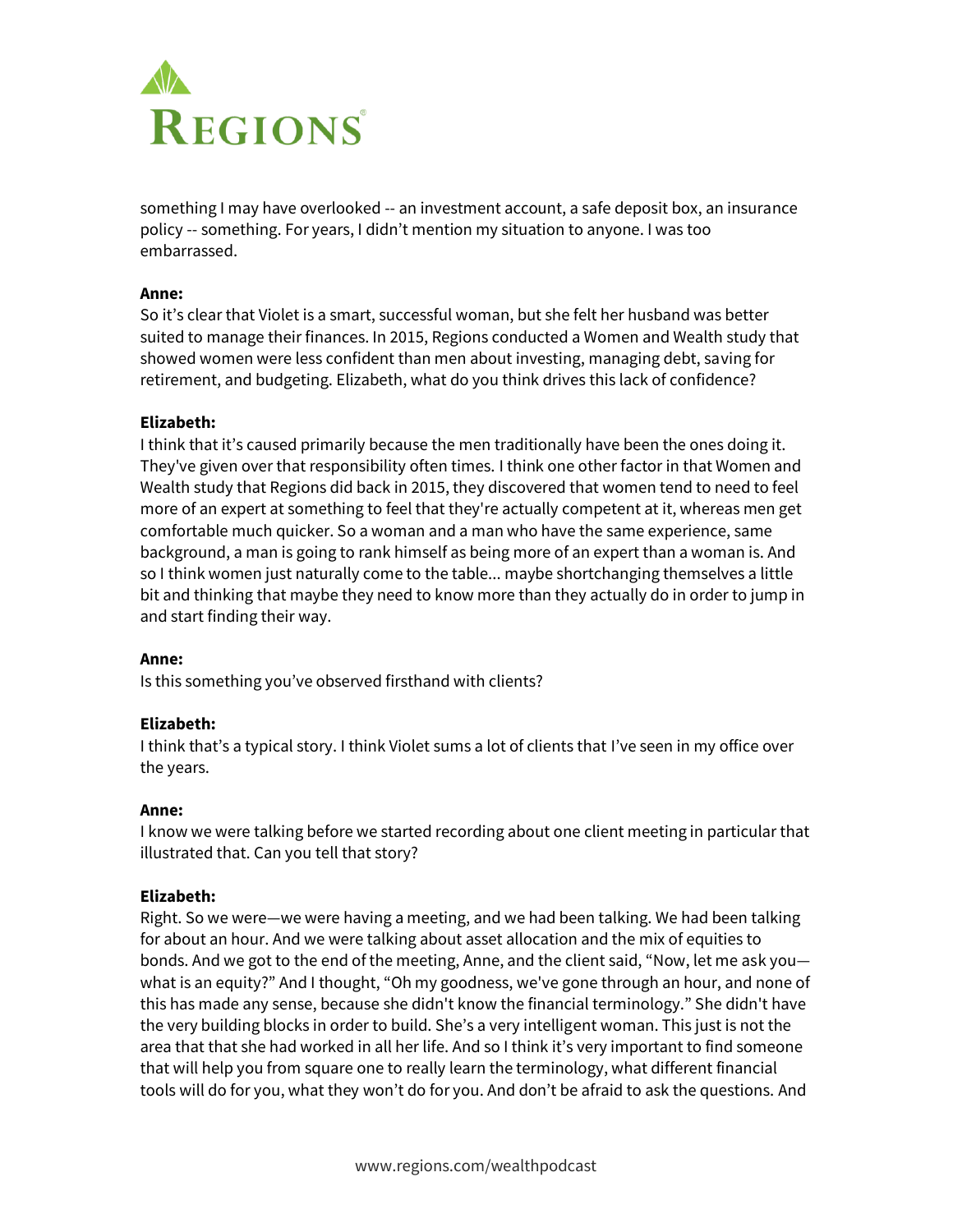

if the person that you're asking the questions to makes you feel small, then find a different person. There are so many people out there. But I really think at Regions, one of the things that we try to do is be a team member with our client and be able to sit down with them and provide that education, because knowledge is power.

#### **Anne:**

Right. I love that: If you don't know something, you need an advisor who is willing and able to explain it in a way that makes sense to you. Everybody has the right to expect that from an advisor. Also, Violet said she's embarrassed, but there are a lot of women who share her feelings. A recent study from Allianz Life Insurance found 84% of widows said the loss of their spouse drove home the importance of being financially aware and independent. Of those, 61% said the death of their spouse resulted in a huge financial wakeup call. Elizabeth, what can women do to ensure they're playing a more active role in their financial future?

#### **Elizabeth:**

Get involved now. Be part of the conversations. If your spouse or significant other is going to meet with the financial advisor, go. And make a point to ask a question. Make a point to be involved in the conversation. Make a point to be heard. I've seen women come in before with a grocery bag full of bills that haven't been opened. They didn't know where the checkbook was. They had never done this before. Their husbands had done it all for them all throughout the marriage. And it's overwhelming. You're dealing with an emotional crisis, and then on top of that you don't know where things are. Your name may not be on certain accounts. You don't know how to access things. And it compounds an already difficult situation. I think it's important for women to be involved and understand where their assets are located, what their assets are. And Regions has done a couple things to help women with that. And men too, for that matter. But specifically, we have created a surviving spouse checklist, a document locator, and an estate planning checklist. These are all great tools that are at our clients' disposals. They can go out there and write down where your important documents are, so that when an important time comes and you need to access something, you know exactly the location. You don't have to start scrambling around. An estate planning checklist: that's going to let you know who your attorney is, who your accountant is, what their phone numbers are, where your bank accounts are located, where your insurance policies are, how to be able to access that, so that in an emotionally charged time, you're not left at loose ends not knowing what to do.

## **Anne:**

Now, we've talked a lot about the value of getting a financial advisor to help you navigate your financial assets. So when you're interviewing an advisor, what are some good questions to ask?

## **Elizabeth:**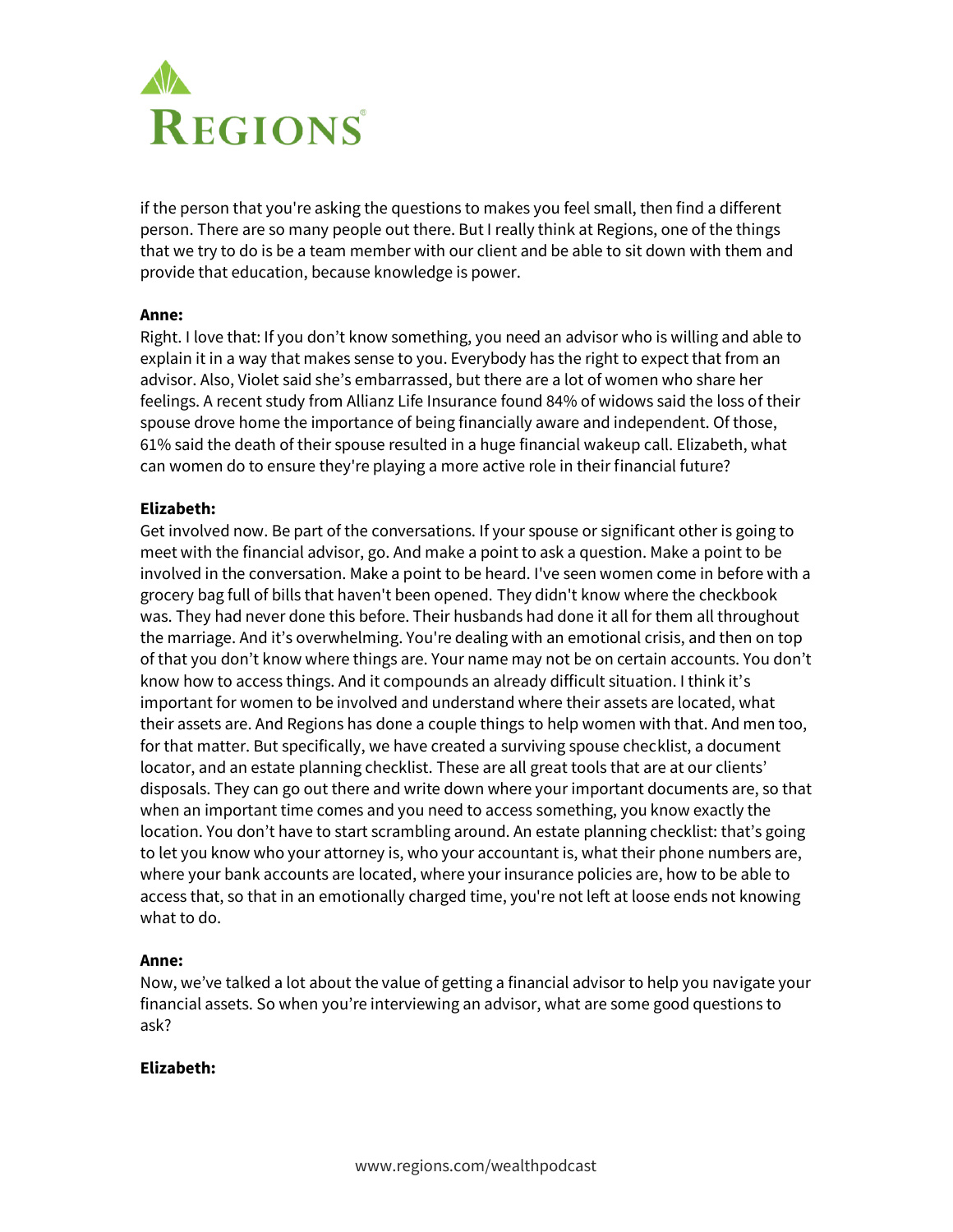

So I think some good questions to ask are, "Number one, how do you get paid? Is your compensation linked to what happens in my account?" Understand where the fees are. Because that's obviously part of your return is going to go to fees. We all know that you pay fees in a financial account, because you're getting something for it, but you want to understand how much you're paying. I would want to know how often I'm going to meet with them. Do they have educational materials? Do they have research materials that are available so that you can read those as well? I would further want to understand that advisor—what other services do they provide.

## **Elizabeth:**

Do they provide banking services, or is it purely investment services? So understand the services they provide. And I would want to know the advisor's education as well. I think that's important to know.

## **Anne:**

You've offered a bunch of good stuff already. Let's talk about Violet -- what should Violet have done differently?

# **Elizabeth:**

Violet probably should have gotten involved before there was a crisis, before she was on her own. She should have attended meetings with her husband. She should have raised her hand and asked those questions. There are so many resources available now, from this podcast to other things on the internet. You can learn so much. I think the most important way that a woman can learn, though, is to find that advisor. To find someone that you trust, that has your best interests at heart, that's sitting on the same side of the table that you are. And that may take some interviewing, and that may take some searching. But I think finding an advisor is the best thing that Violet could have done.

There's an interesting statistic that's out there that says that within one year after the death of a male spouse, the widow will move her advisor—over 80% of women will change their advisor within that first year. And often times, it's because they're not being heard from that first advisor. Their input is not important. And I do think that that's changing, but I do think we have to force that change, and we have to be responsible for ourselves. So I think if Violet had stepped in sooner, had asked those questions, had taken one of these document locators she was talking about how the safe deposit box—she was worried that she was missing something. If you have that list, it makes life so much easier. You've got your map. You know where to go. You know what to do to access these things. And it just gives you that sense of security. So I think there are tools that Violet could have used.

## **Anne:**

That's great insight. Let's hear a little more from Violet about where she's at now.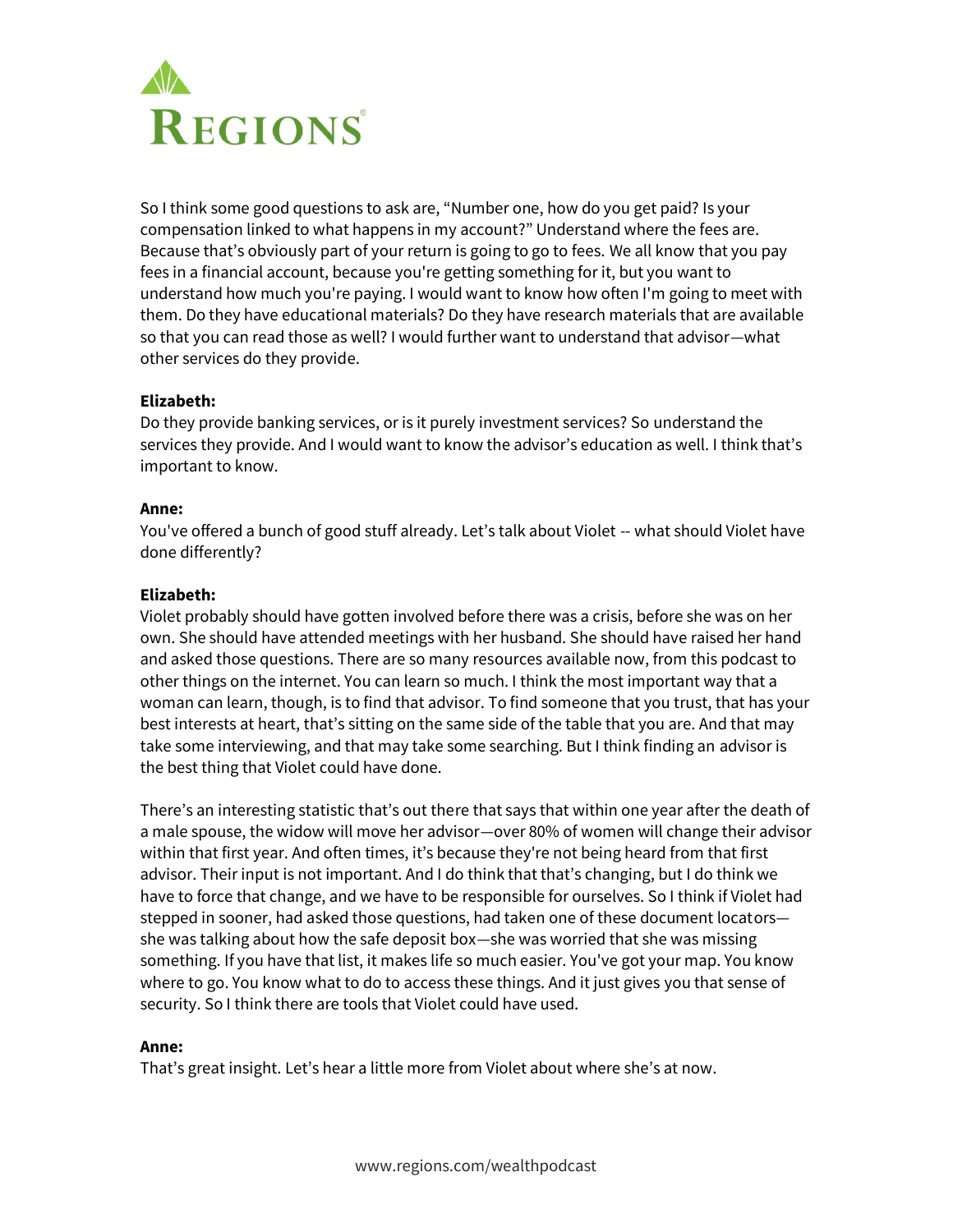

## **Violet:**

Once Olivia entered junior high, I resumed my career. Given the nature of my work as a probate lawyer, I began to see just how very common my experience was. Many women I work with are going through circumstances similar to mine, and it feels good to be able to draw on my personal experience and support them. My experiences -- both professional and personal - - have made me realize how important it is for us to teach our daughters to be financially confident. As a mother, I want to do everything I can to ensure Olivia is fully prepared to tackle whatever life throws her way. Budgeting, managing a checking account, building savings...these are important things that she's not going to learn in Algebra. These are the basic skills that can give a young woman the confidence to be more assertive in their family's finances. Before I know it, Olivia will be heading off to college. Then, she'll be starting her first job and making financial decisions for herself. I really want to take this opportunity to teach her what she needs to know to be financially independent and confident once she's out on her own."

## **Anne:**

As mothers, what can we do to be sure we're setting a positive example for our daughters? What would you say to Violet?

## **Elizabeth:**

I think as mothers, what we need to start doing is start having a conversation well before they go to college. Start having a conversation at a point in time where they don't even remember where there wasn't a conversation. And discuss—discuss money. Don't let it be a taboo subject in your house. We were having a conversation not long ago about how in my generation, money wasn't discussed. You didn't ask questions about money because that was viewed as being maybe a little tacky. I think we've got to turn that around and have a conversation with our children so that it becomes normal to them. So that they understand how credit works. So that they understand about saving. So that they understand that when you say you own your house, it means you and the bank. You have a mortgage, typically. So that they understand those vehicles and start learning from a very early age. And I think that just comes from being open and honest with your children and letting them in, as age appropriate, to the finances of the household.

Then I think a little bit later on, you talk about saving — maybe we'll go to the bank together, and we'll open a savings account. And you can start talking to them about interest, and about how your money can work for you. That's a very simple way, and then they start getting a statement, and you can show them. And if they add to that each time they get some extra money, they can see it grow, and they can see that growth on their statement. So I think that's important and that's probably the next step, and all the way to making certain that they really do understand how credit works before they go to college.

#### **Anne:**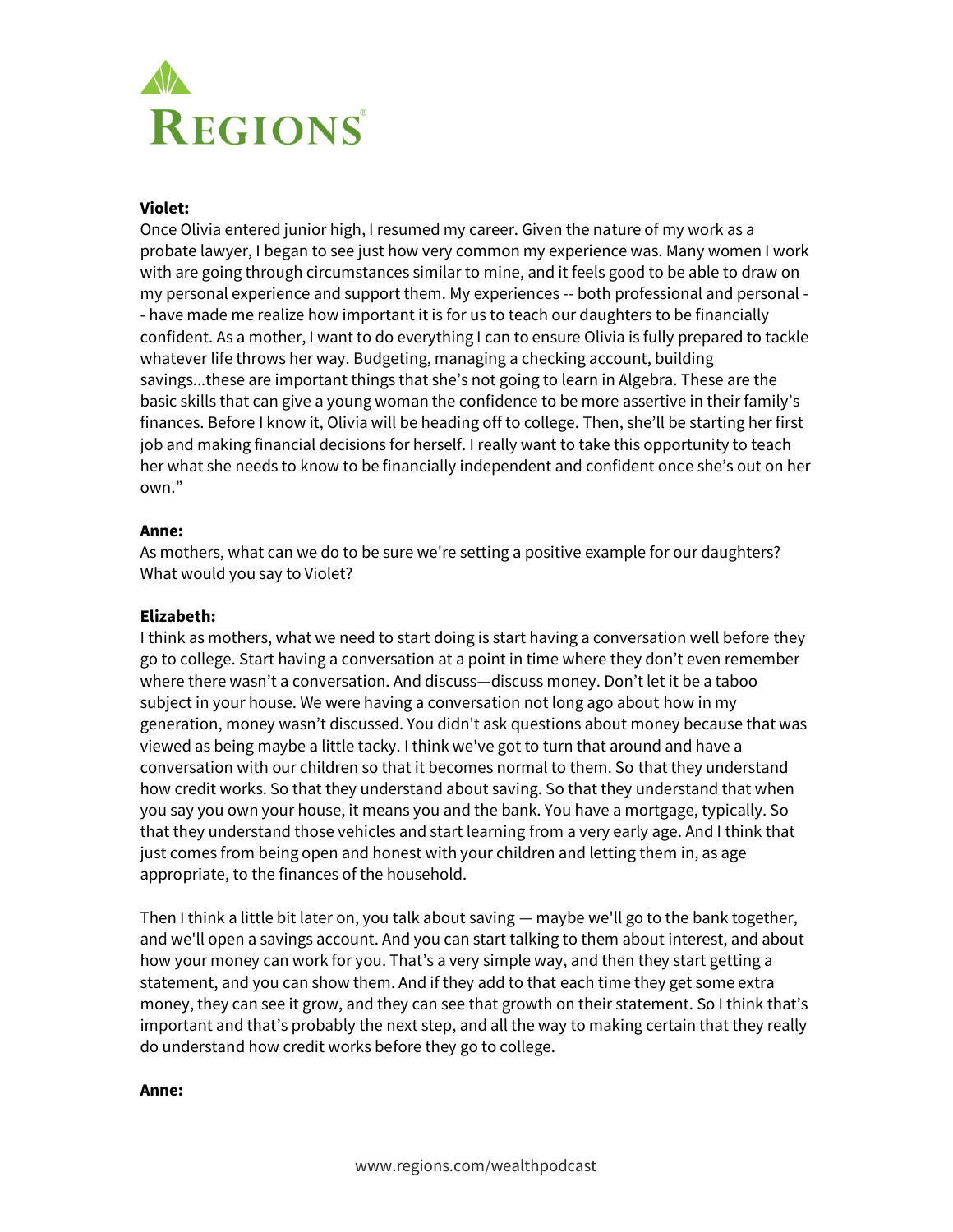

And ultimately, the goal of discussing money with your kids is all about making it less taboo, right?

## **Elizabeth:**

Yes, making it less taboo. Have those conversations. Don't have it be something that's off limits. Pretty much at this point it's probably an open book. Tell her what you think she needs to know. What you, what Violet would have wanted to know before this catastrophe happened to her.

## **Anne:**

That's great. At the end of these podcasts, we like to ask for some takeaways—something that maybe a listener might share with a friend, right? So what are some takeaways you can offer to the people listening?

# **Elizabeth:**

I think the first takeaway I would suggest is going out and pulling up the checklist that I've referenced here, the planning checklist. That would be my first suggestion, because that really provides the road map. That way, you can see all of the different aspects of your financial life you need to be looking at. At that point, you can start doing some research on your own. Start reading some articles and getting a base of knowledge. And then think about going out and getting an advisor. Getting somebody that you know, like, and trust, that you can talk to that will help you at the level you are, and—and know where you want to go. And then lastly, I would say going back to the children, don't keep things from them. Don't have adult conversations behind closed doors and not let them in. Let financial conversations be part of what they hear. Don't let it be taboo, so that your children can start growing that confidence. So much of our learning happens just through osmosis. So have the conversations in front of them so that they can start learning some of the terminology, so that they can start learning that this is important, and they need to be at their financial helm, because it matters for their future, and it's not something that somebody else is going to take care of for them.

## **Anne:**

That was great. Thank you so much, Elizabeth Winter, Private Wealth Area Business Manager. We learned so much.

## **Elizabeth:**

Thank you for having me. I enjoyed it, Anne.

## **Anne:**

And thank you for listening. Every episode of Regions Wealth Podcast tackles a different financial challenge with the help of a Regions advisor. We hope you'll join us again and share this podcast with a friend. See you next time!